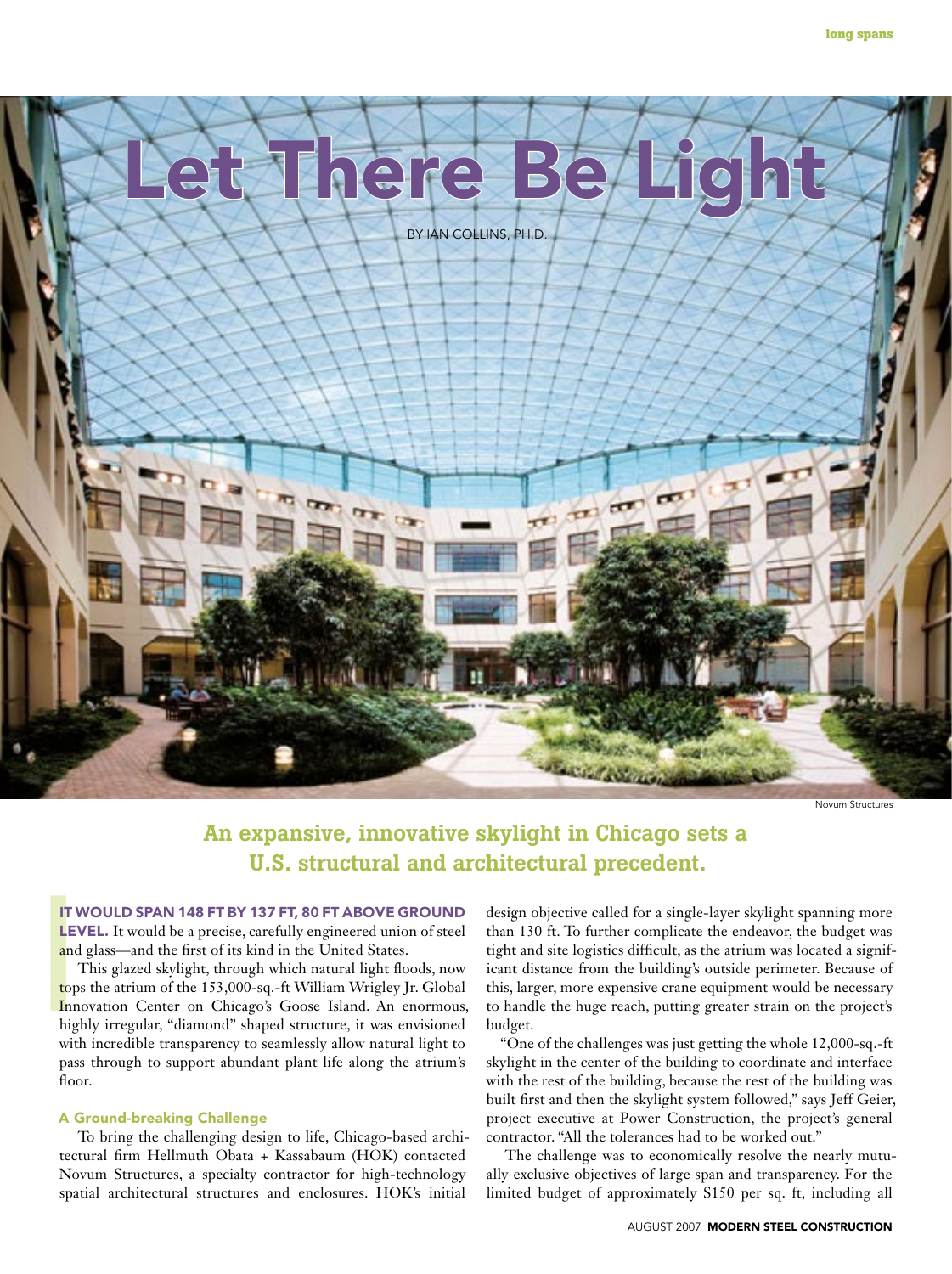

glass and supporting members installed, the architect essentially wanted the look of a 5-in.-deep conventional skylight frame that would span more than 130 ft. In Chicago, where heavy snow loads must be considered, conventional skylights typically span only 40 ft.

In an effort to adhere to this norm, Novum's initial concept used intersecting three-dimensional trussing supports to break up the span into 40-ft by 40-ft skylight modules. However, HOK rejected this initial design. It became clear early on that the firm was resolute on the singlelayer concept, and Power Construction strongly reinforced the need for a guaranteed budget.

#### Innovative Systems Create a Solution

Resolving the span with such a thin shell was difficult and put Novum to the test. The team found the answer in using steel "mullions" to form a structural grid while introducing triangulation of some kind. Possibilities included:

- $\rightarrow$  a full triangulated grid with bolted connections;
- $\rightarrow$  a stiffened orthogonal shell using some double layer construction; or
- ➜ a post-tensioned system using a cable triangulation method. To maximize the transparency objective, it became clear that the third option was the best choice.

Triangular glass panels are extremely expensive, so Novum immediately sought to maximize the number of rectangular panels by tweaking the architectural form of the double-curved atrium into a sphere. This allowed for the use of square glass lites of uniform sizes while maintaining non-warping, flat glass panels. Custom panels were required at the perimeter as panels were fit in to the diamond shape borders. The flush-glazed, fully caulked glass panels were attached directly to the steel support structure using a very thin

aluminum rafter and an easy-to-install toggle bolt attachment.

While the square grid geometry is ideal for glass economy, it is not stiff structurally and thus cannot be relied on to span large distances. The fully triangulated structural grid would resolve the problem structurally but not aesthetically or within budget. Hence, Novum proposed a post-tensioned two-way diagonal system of very thin (14 mm) stainless steel cables using attractive disc-like clamps at each node to secure the tensioning elements to the structural grid. The clamping device allows cable to intersect with some space between, and the effect is to provide a very transparent triangulation of the grid so it acts like a shell and can then thrust to the perimeter. In dealing with this thrust, lateral deflections of the interface of shell to edge condition have to be controlled in order to avoid potential geometric instabilities in the roof. Therefore, most of the perimeter is comprised of vertically cantilevered wide-flange steel beams oriented for stiffness.

The structural grid spanning the field of the skylight allowed for four-sided support of the glass panels. Thin, rectangular members (3 in. by 5 in.) are attached to block-shaped, forged nodes via a moment-resisting double-bolt connection concealed within the steel tube. This technology takes advantage of very tight tolerance production and the ability of the structural grid to be stiff enough to install without triangulation. Triangulation is later provided via post-tensioning before the glazing is placed. An additional advantage of the mechanically attached grid from an economic and quality standpoint is that it can be prefinished in the factory, eliminating field paint that is less reliable and more costly.

### A Milestone is Met

The structure was erected from outside

Concealed mechanical connections allowed for very high-quality factory finishing.

the building in multiple preassembled sections set onto beams and shoring towers established to support the shell at the correct temporary heights. Each new section is tied in the air to the previously installed portions. The extremely tight tolerance production available with the system allowed for the necessary, excellent fit. Then, tension cables were run below the structure and attached via the clamping devices and post-tensioned prior to glazing activities.

"[The skylight] is strong in both load of snow and weather on the top side, as well as uplift and suction from wind," says Todd Halamka, design principal/director of design with HOK. "It creates a very thin, very transparent, visually quiet structure to meet the goal we wanted to achieve for Wrigley: this simple, thin transparent membrane creating a year-round garden that feels like you're outside."

In guaranteeing a budget for the complete glazed structure, Novum took a single-source approach in engineering, sourcing, manufacturing, and installing the complete enclosure, including horizontal and vertical glazing, edge beams, the structural grid system, and all required post-tensioning materials.

The resulting glass and steel structure is an architectural beauty to behold. Its presence is tremendous, yet represents even more than meets the eye. As the enormous skylight in the William Wrig-



A tilted spherical form and superimposed square grid helped to economize the use of glass panels for the atrium.